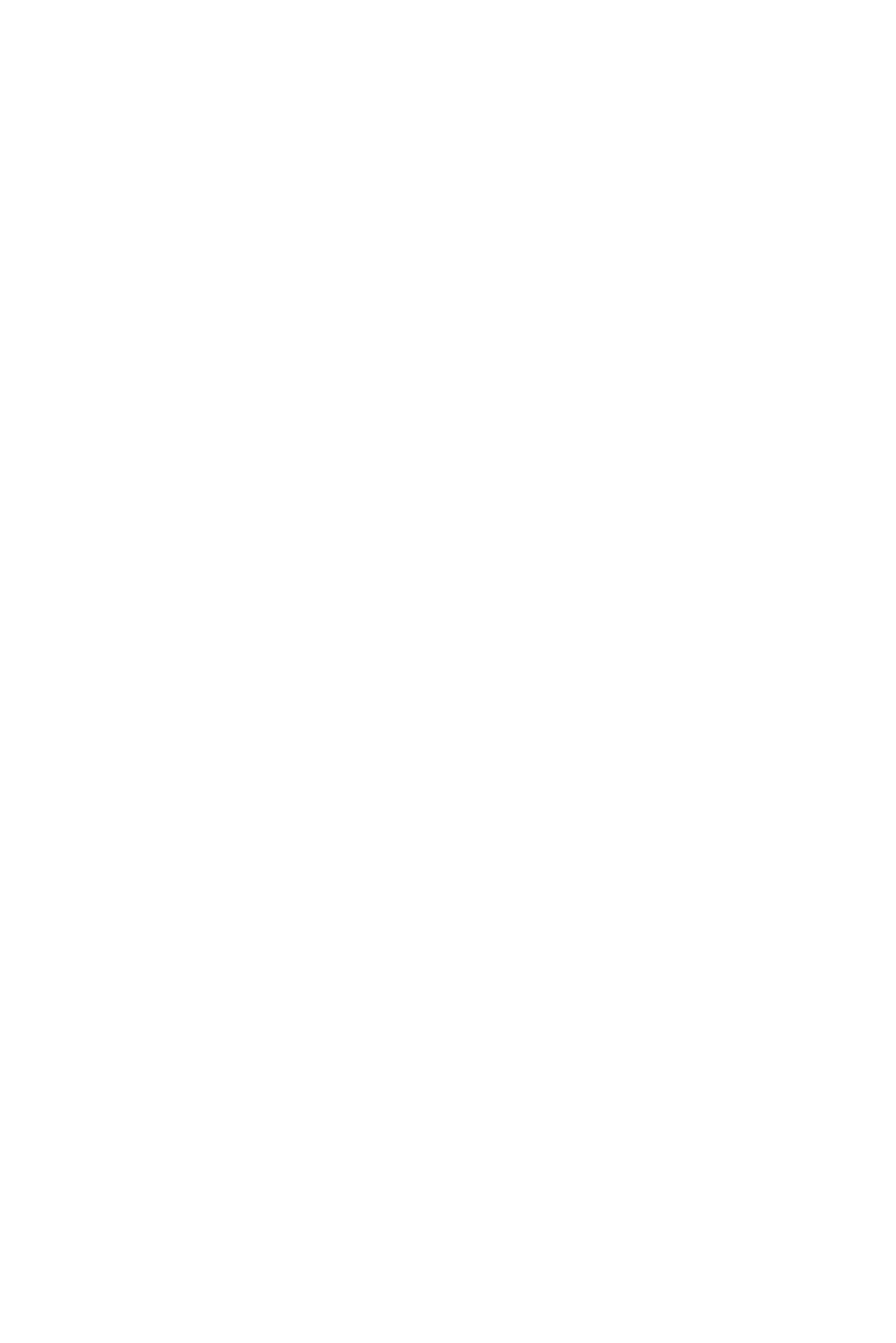# **IMPORTANT SAFETY INSTRUCTIONS**

## **APPLIANCE SAFETY**

YOUR SAFETY AND THE SAFETY OF OTHERS ARE VERY IMPORTANT. ALWAYS READ AND **OBEY ALL SAFETY WARNINGS.** 





#### **R600 REFRIGERANT WARNINGS**

DANGER -RISK OF FIRE OR EXPLOSION. FLAMMABLE REFRIGERANT USED. DO NOT USE MECHANICAL DEVICES TO DEFROST FREEZER. DO NOT PUNCTURE REFRIGERANT TUBING.

DANGER - RISK OF FIRE OR EXPLOSION FLAMMABLE REFRIGERANT USED. THE UNIT IS TO BE REPAIRED ONLY BY TRAINED SERVICE PERSONNEL. DO NOT PUNCTURE **REFRIGERANT TURING** 

CAUTION - RISK OF FIRE OR EXPLOSION, FLAMMABLE REFRIGERANT USED, CONSULT REPAIR MANUAL/ OWNER'S GUIDE BEFORE ATTEMPTING TO SERVICE THIS PRODUCT. ALLSAFETY PRECAUTIONS MUST BE FOLLOWED.

CAUTION - RISK OF FIRE OR EXPLOSION.DISPOSE OF PROPERTY IN ACCORDANCE WITH FEDERAL AND /OR LOCALREGULATIONS. FLAMMABLE REFRIGERANT USED.

CAUTION - RISK OF FIRE OR EXPLOSION DUE TO PUNCTURED REFRIGERANT TUBING: FOLLOW HANDLING INSTRUCTIONS CAREFULLY, FLAMMABLE REFRIGERANT USED.

### **WARNING**

DO NOT STORE OR USE GASOLINE OR OTHER FLAMMABLE VAPORS AND LIQUIDS IN THE VICINITY OF THIS OR ANY OTHER APPLIANCE. READ PRODUCT LABELS FOR **ELAMMARILITY** 

## **CHILD SAFETY**

### RISK OF SUFFOCATION AND ENTRAPMENT

Destroy carton, plastic bags, and any exterior wrapping material immediately after the refrigerator is unpacked. Children should never use these items for play. Cartons covered with rugs, plastic sheets or stretch wrap may become airtight chambers and can quickly cause suffocation. A discarded appliance represents a dangerous attraction for children and a risk of entrapment. Always remove the door or lid of any equipment that is not used, even if it's a only for a few days.

### BEFORE USING YOUR REFRIGERATOR

- Remove the exterior and interior packing.
- Before connecting the unit to the power source, let it stand upright for approximately 24 hours.  $\bullet$ This will reduce the possibility of a malfunction in the cooling system from handling during transportation.
- Clean the interior surface with lukewarm water using a soft cloth.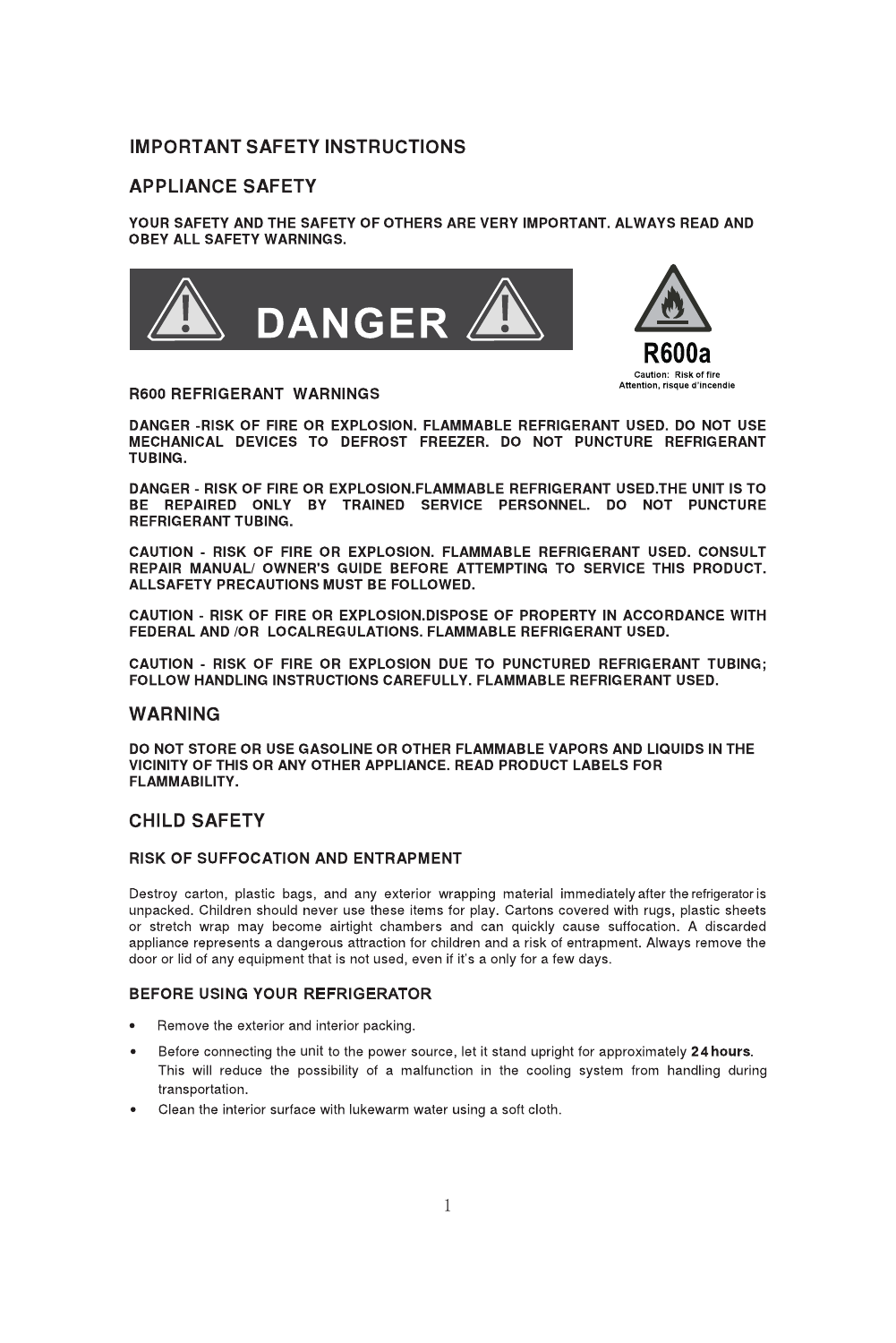# **Installation Instructions**

Remove exterior and interior packings, wipe the outside thoroughly with a soft dry cloth and the inside with a wet, lukewarm cloth. Avoid placing the unit in a narrow recess or near any heat source, direct sunlight, or moisture. Let air circulate freely around the unit. Keep the rear of the refrigerator 2 inches away from the wall.

### **LOCATION**

**1)** Select a place with a strong, level floor.

**2)** Allow 2 inches of space between the back of the refrigerator and any adjacent wall.

**3)** Avoid direct sunlight and heat. Direct sunlight may affect the acrylic coating. Heat sources nearby will cause higher electricity consumption.

The refrigerating system in this refrigerator is a "Frost Free" system. This type of system requires no user intervention (i.e. defrosting) other than selecting required cooling temperatures and the usual care and maintenance.

To avoid vibration, the unit must be set level. This is accomplished by adjusting the front leveling legs, located under the refrigerator.

The refrigerator temperature will vary depending on the quantity of food stored and the frequency with which the door is opened.

### **NOTES:**

- This appliance is intended for **FREE-STANDING INSTALLATION ONLY**, and is NOT intended to be built-in.

- Before connecting this appliance to electrical power supply, leave it to stand for approx. 24 hours, which will reduce the possibility of malfunction in the cooling system due to transport handling.

- This appliance is approved for **INDOOR USE ONLY** and is NOT intended for outdoor operation.

**Install this appliance in an area where the ambient temperature is between 55°F (13°C) and 110°F (43°C). If the temperature around the appliance is too low or high, cooling ability may be affected.** 

## **LEVELING YOUR REFRIGERATOR**

- . Your refrigerator has two leveling legs that are located in the front bottom corners of your refrigerator. After properly placing your refrigerator under its final position, you can level your refrigerator.
- Leveling legs can be adjusted by turning them counterclockwise to raise your refrigerator or by turning them clockwise to lower your refrigerator. The refrigerator door will close easier when the leveling legs are extended.

# **ELECTRICAL REQUIREMENTS**

This appliance must be grounded. In case of a short circuit, grounding reduces the risk of electric shock by providing an escape for the electrical current.

This appliance is equipped with a cord having a grounding wire with a grounding plug. The plug must be plugged into an outlet that is properly installed and grounded.

WARNING - Improper use of the grounding plug can result in a risk of electric shock. Consult a qualified electrician or service man if the grounding instructions are not completely understood or if doubt exists as to whether the appliance is properly grounded.

### **DO NOT USE AN EXTENSION CORD**

Use an exclusive 115V wall outlet. Do not connect your refrigerator to extension cords or together with any other appliance in the same wall outlet. Do not splice the cord.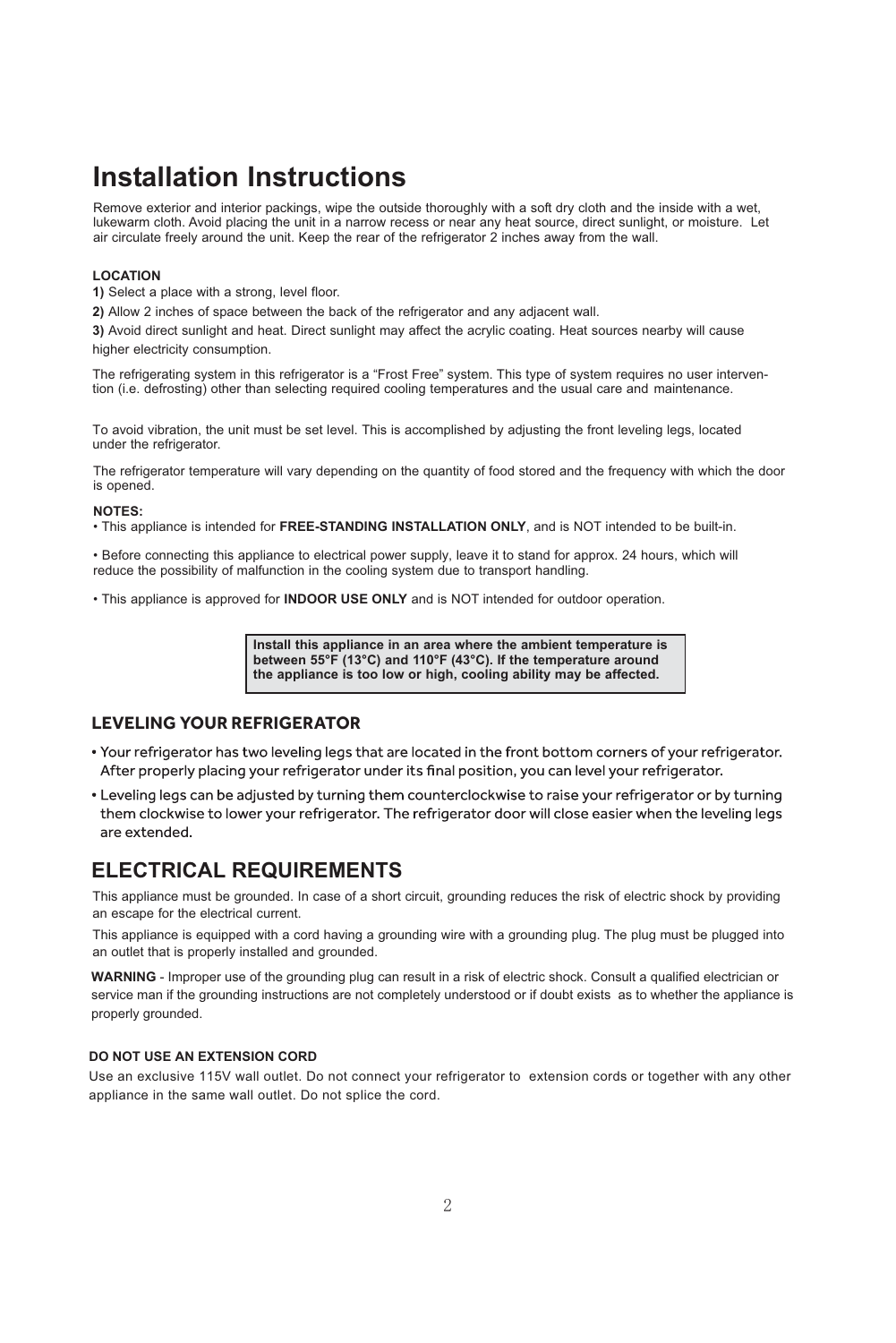# **FEATURES**



Note: Above picture is for reference only. The actual appliance maybe slightly different.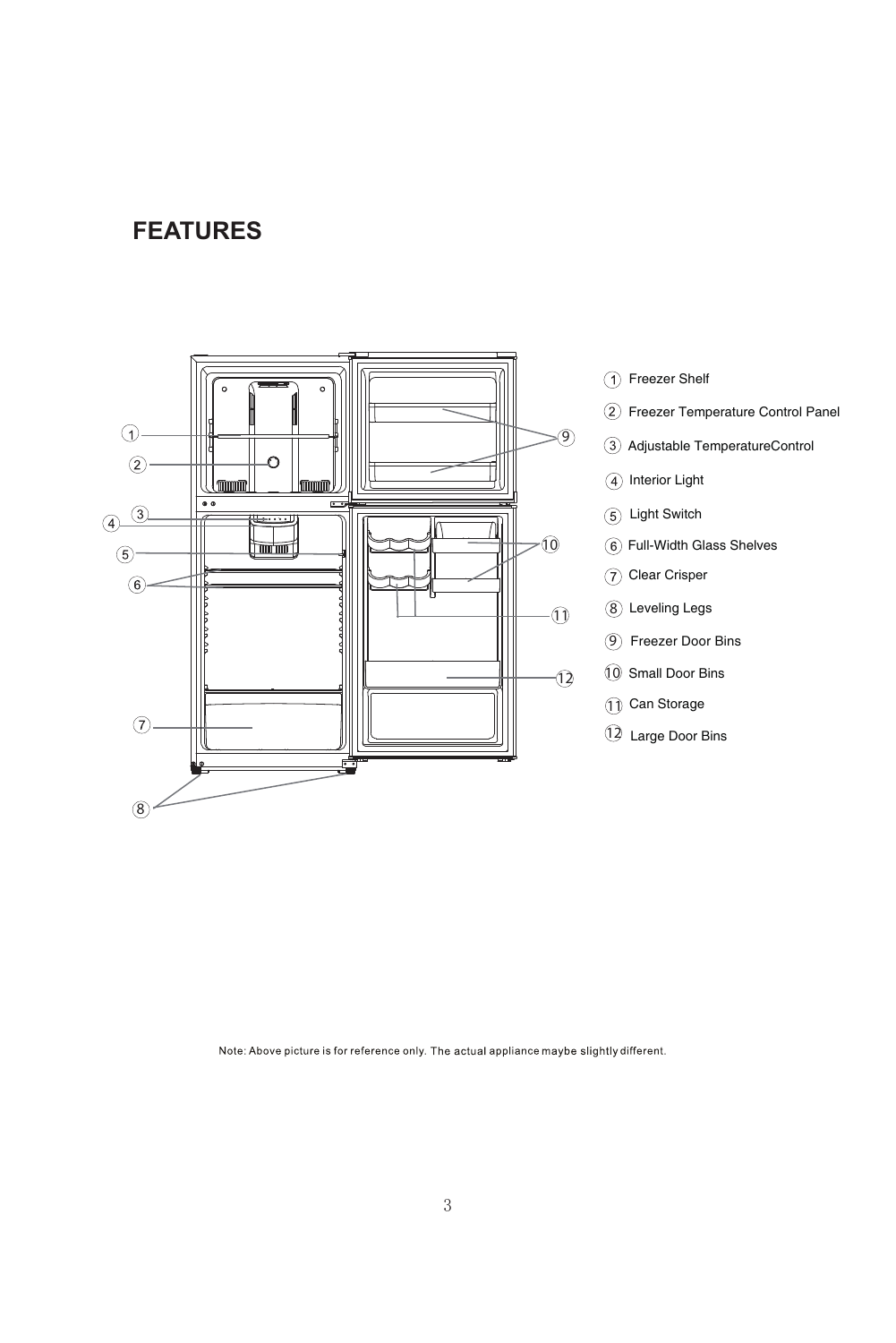# **Operating Instructions**

### **REFRIGERATOR TEMPERATURE CONTROL**

Your refrigerator will automatically maintain the temperature level you select. The temperature control has 3 settings. COLD is the warmest setting, COLDEST is the coldest setting.

The temperature setting is cycle change among "COLD",

"COLDER" and "COLDEST", when you push the "SET" button. At first, set the panel to the "COLDER" indicator marking (middle setting), and allow 24 hours to pass before adjusting the temperature to your need.

The power will be switched off after pressing "SET" button for 3 second, and the "OFF" indication light will be on. To switch the power on, press the "SET" button for another 3 seconds.

NOTE: If the refrigerator has been placed in a horizontal or tilted position for any period of time, wait 24 hours before plugging the unit in.

The appliance may not operate at the correct temperature if it is in a particularly hot environment, or if the door opened too frequently.

Unplugging the unit stops the cooling in both the refrigeration and freezer sections.

#### **NOTE:**

• If the unit is unplugged, you must wait 3 to 5 minutes before restarting the unit (plugging the unit back in). If you attempt to restart before 3 to 5 minutes, the refrigerator will not start.

**-**If the power goes out, the unit should restart itself when the power comes back on.

- Large amounts of food will lower the cooling efficiency of the appliance.

- Do not place food so that it blocks an air vent, and leave adequate space between food items for air flow in the cabinet.

- Allow several hours for temperature to stabilize between two temperature selections.

#### **FREEZER TEMPERATURE CONTROL**

- Your refrigerator has one vent control for regulating the temperature in the freezer compartment . The temperature control is located on the center of the freezer compartment's interior back panel.

- The first time you turn the unit on, adjust the temperature control knob to "COLDEST" and let the unit run for at least 2 hours before putting food inside.

This will ensure that the freezer cabinet is thoroughly chilled before food is put in.

- FREEZER temperature control ranges from "COLD" (the warmest) to "COLDEST" (the coldest). Adjust this control to get the desired temperature. The recommended factory setting is COLDER (half way between "COLD" and "COLDEST").

#### **THE FREEZER COMPARTMENT**

- This compartment is designed for the long-term storage of frozen food.Storage time period is up to three months. - Place frozen food into the freezer as quickly as possible after purchase. If there are instructions on the package, carefully follow these instructions regarding storage times.instructions regarding storage times.



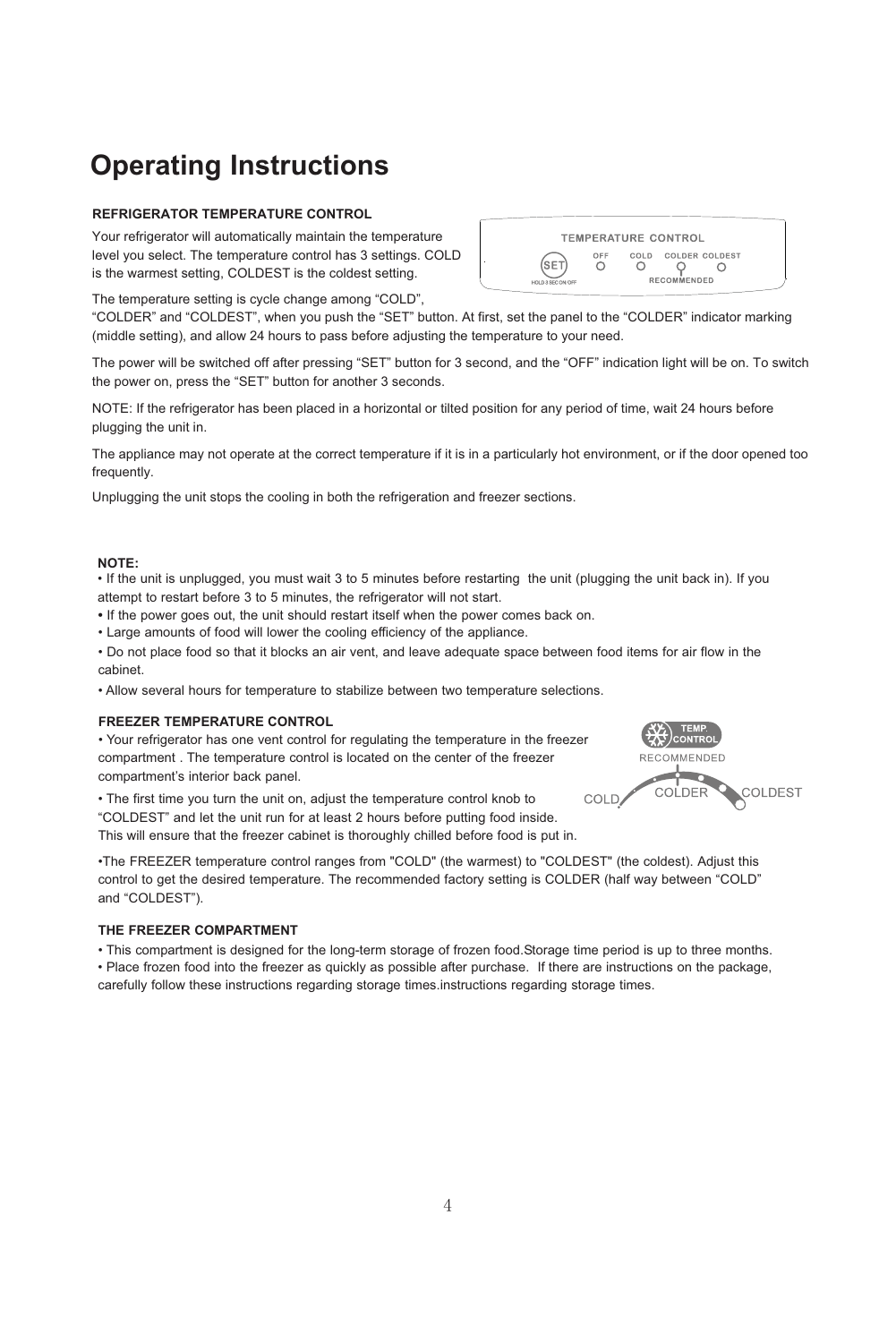# **Care and Maintenance**

#### **COOLING SYSTEM**

This refrigerator is inclusive of a "Frost Free" type cooling system, which means you never have to defrost the freezer compartment. The defrost water is routed into a defrost pan located near the compressor, where it then evaporates.

#### **CLEANING**

Before cleaning the refrigerator or freezer, always disconnect the refrigerator from the power supply. To clean the inside, use a soft cloth and a solution of a tablespoon baking soda to one quart (4 cups) of water, or a mild soap suds solution or mild detergent. Wash ice cube tray, drip tray, and glide out shelves in a mild detergent solution, then wipe dry with a soft cloth. Clean the outside with a damp soft cloth and some mild detergent or appliance cleaner.

#### **VACATION TIME**

For short vacation periods, leave the control knob at the usual setting. During longer absences:

- **a)** remove all food,
- **b)** disconnect from electrical outlet,
- **c)** leave the door open to avoid possible formations of condensation, mold, or odors.

#### **POWER FAILURE**

Most power failures are corrected within an hour or two, and will not affect your refrigerator temperatures. However, you should minimize the number times you open the door while the power is off. During power failures of longer duration, take steps to protect your food.

#### **IF YOU MOVE**

Remove, or securely fasten down, all loose items inside the refrigerator. To avoid damaging the leveling legs, turn them all the way into the base.

#### **SOME IMPORTANT RULES FOR THE CORRECT USE OF THE REFRIGERATOR**

- Never place hot foods in the refrigerator
- Beverages should be stored in sealed containers
- Foods to be stored for a long time should be wrapped in cellophane or polyethylene, or kept in glass containers. Never place spoiled food in the refrigerator.
- Don't overload the refrigerator.
- Don't open the door unless necessary.
- Should the refrigerator be stored without use for long periods, it is suggested, after careful cleaning, to leave the door ajar to allow the air to circulate inside the unit in order to avoid the possible formations of condensation, mold, or odors.

#### **FOOD STORAGE SUGGESTIONS**

- Fresh Food Compartment
- Never cover food compartment shelves with aluminum foil or any other shelf covering material which may prevent air circulation.
- Always remove porous store wrapping paper from meats, poultry, and fish. Meats should be wrapped individually and placed in a dish for storage.Wrap fish and poultry in foil or heavy waxed paper. Most fish should be used the same day of purchase. Packaged meats such as ham, bacon, dried beef, or frankfurter, store best in their original packages.
- Allow warm foods to cool to room temperature before placing them in the refrigerator.
- Always cover open dishes of food, especially leftovers. Use leftovers within 2 or 3 days.

#### **VEGETABLE CRISPER**

The tray at the bottom of the refrigerator is covered to retain moisture. The crisper compartment will enable you to store vegetables and fruits which would otherwise dry out rapidly.

#### **LED LIGHTING REPALCEMENT**

Do not change the LED light by yourself, please contact an authorized service personnel.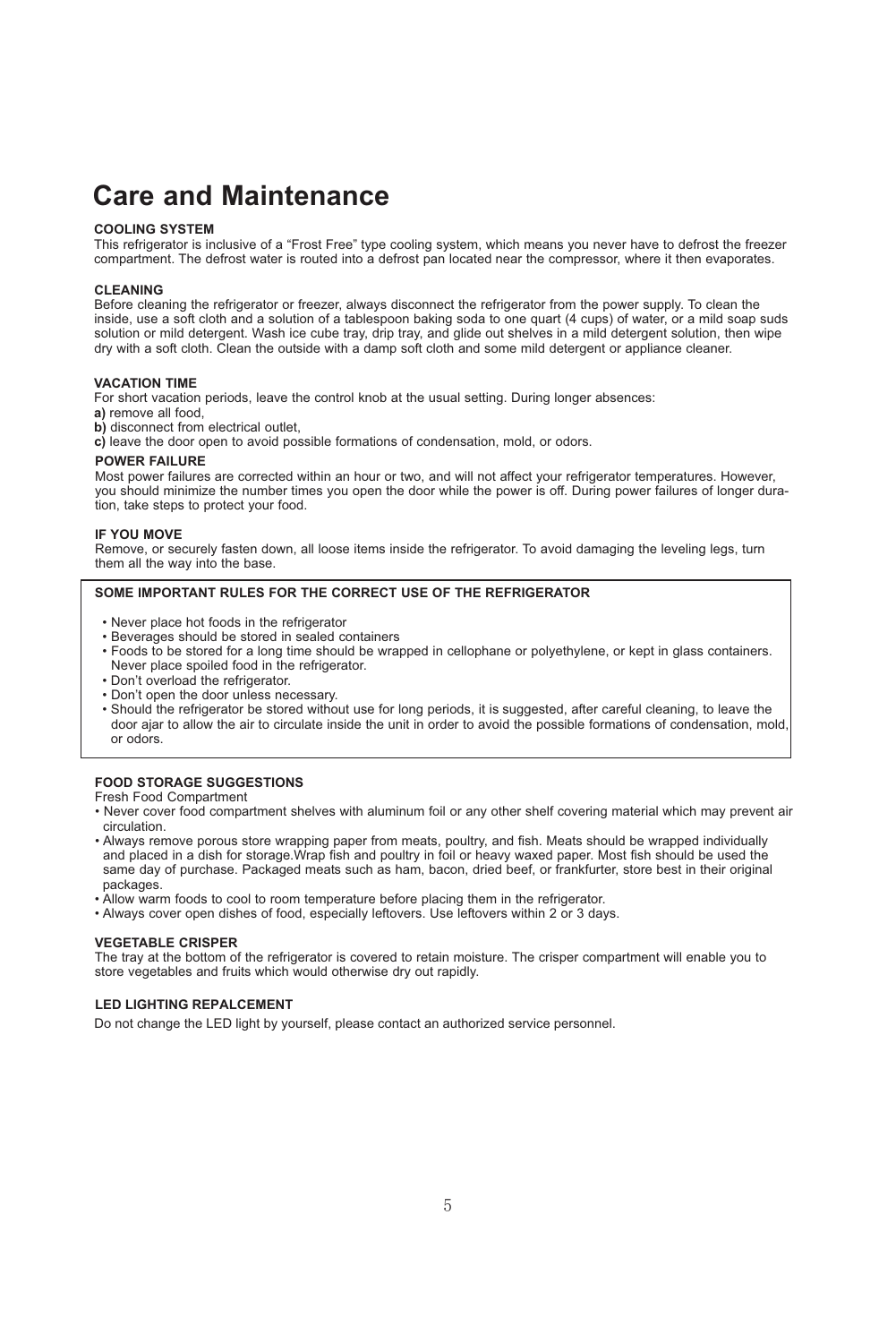# **DOOR REVERSAL INSTRUCTIONS**

Tool required: Philips screwdriver, flat bladed screwdriver, hexagonal spanner.

- $\bullet$ Ensure the unit is unplugged and empty.
- $\bullet$  To take the door off, it is necessary to tilt the unit backwards. You should rest the unit on something solid, so that it will not slip during the door reversing process.
- $\bullet$ All parts removed must be saved to do the reinstallation of the door.
- $\bullet$ Do not lay the unit flat as this may damage the coolant system.
- $\bullet$ It's better that 2 people handle the unit during the assembly.

## **Only FREEZER DOOR**

- 1. Unscrew the top hinge cover, (Fig. 1)
- 2. Remove the top hinge cover.
- 3. Loosen the top hinge screws with Phillips head screwdriver.
- 4. Adjust the door or put a spacer in between and then tighten the screws.
- 5. Replace the top hinge cover.
- 6. Move the hinge hole cover from left side to right side.



# **REVERSING THE DOOR SWING**

Left/right door opening method:

This product allows you to reverse the door opening from left to right and back. You can select your preference of door opening by following the procedure to make the change. Dismantling: (see figure 1 and figure 2)

1. Affix refrigerator and freezer door by sticking adhesive tape on both sides to hold doors in place.

2. As shown in figure 1, dismantle the hinge cover screw on the upper part of freezer door with a Phillips head screwdriver. Then remove the three screws that hold the hinge. Take out the hinge by pulling it vertically, and keep it in a safe place.

3. Remove the adhesive tape on freezer door, lift it and take off the door, and carefully put it aside.

4. Dismantle all screws of the middle hinge, lift it and take off the middle hinge, and keep all hinge parts in a safe place.

Note: Above picture is for reference only. The actual appliance maybe slightly different.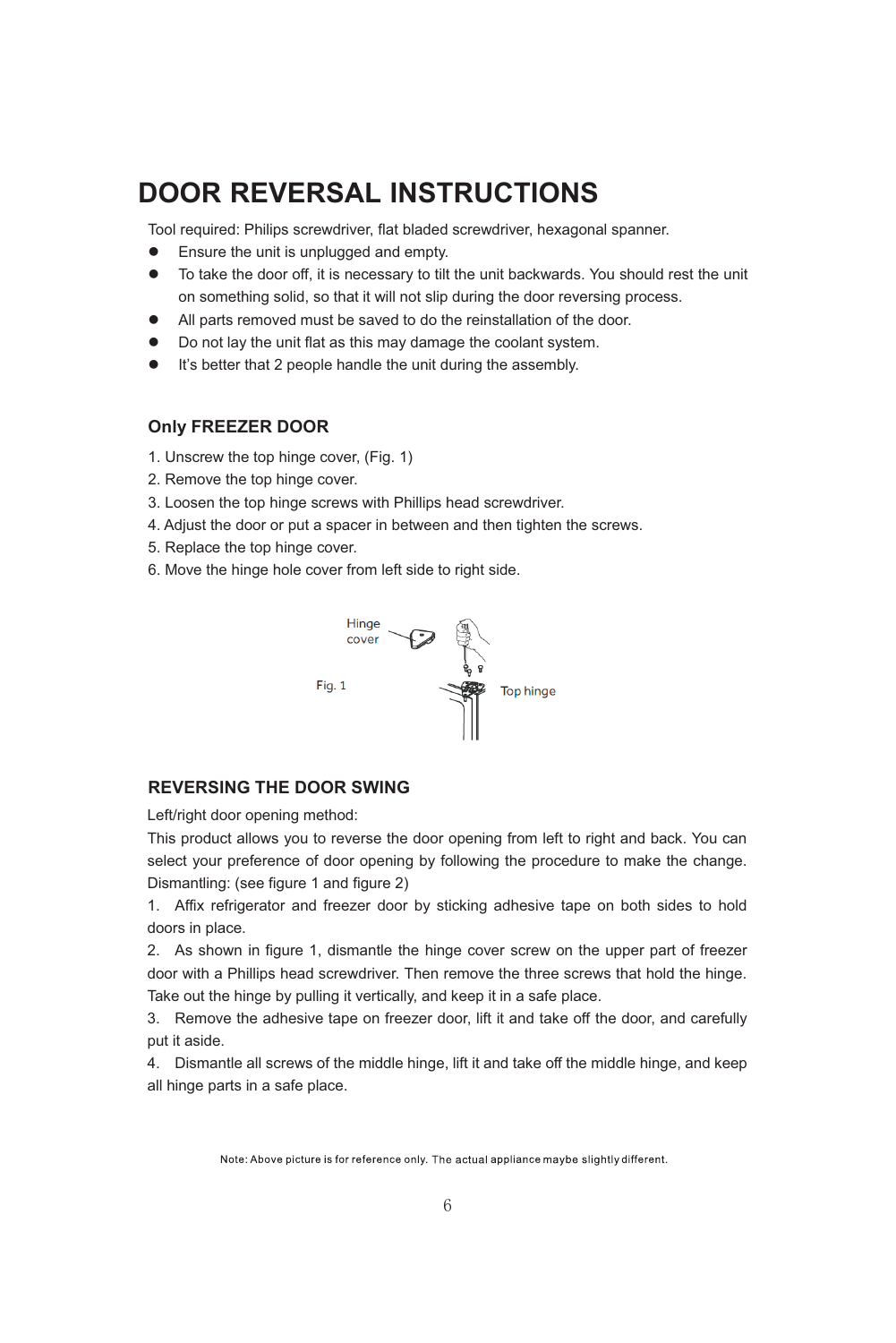

5. Move the hinge hole covers from left side to right side.



6. After removing the refrigerator door hinge, remove the screw cover from the upper left side of refrigerator door frame, then insert the cover into the hinge hole on the right of door frame.

7. Remove the adhesive tape on refrigerator door, lift it and take refrigerator door, and carefully put it aside.

8. Tilt refrigerator on a 45-degree angle to have access to the bottom front.



9. Remove both left and right front feet from bottom. Then remove all screws on the bottom door hinge. Keep the screws and leveling leg in safe place.



Note: Above picture is for reference only. The actual appliance maybe slightly different.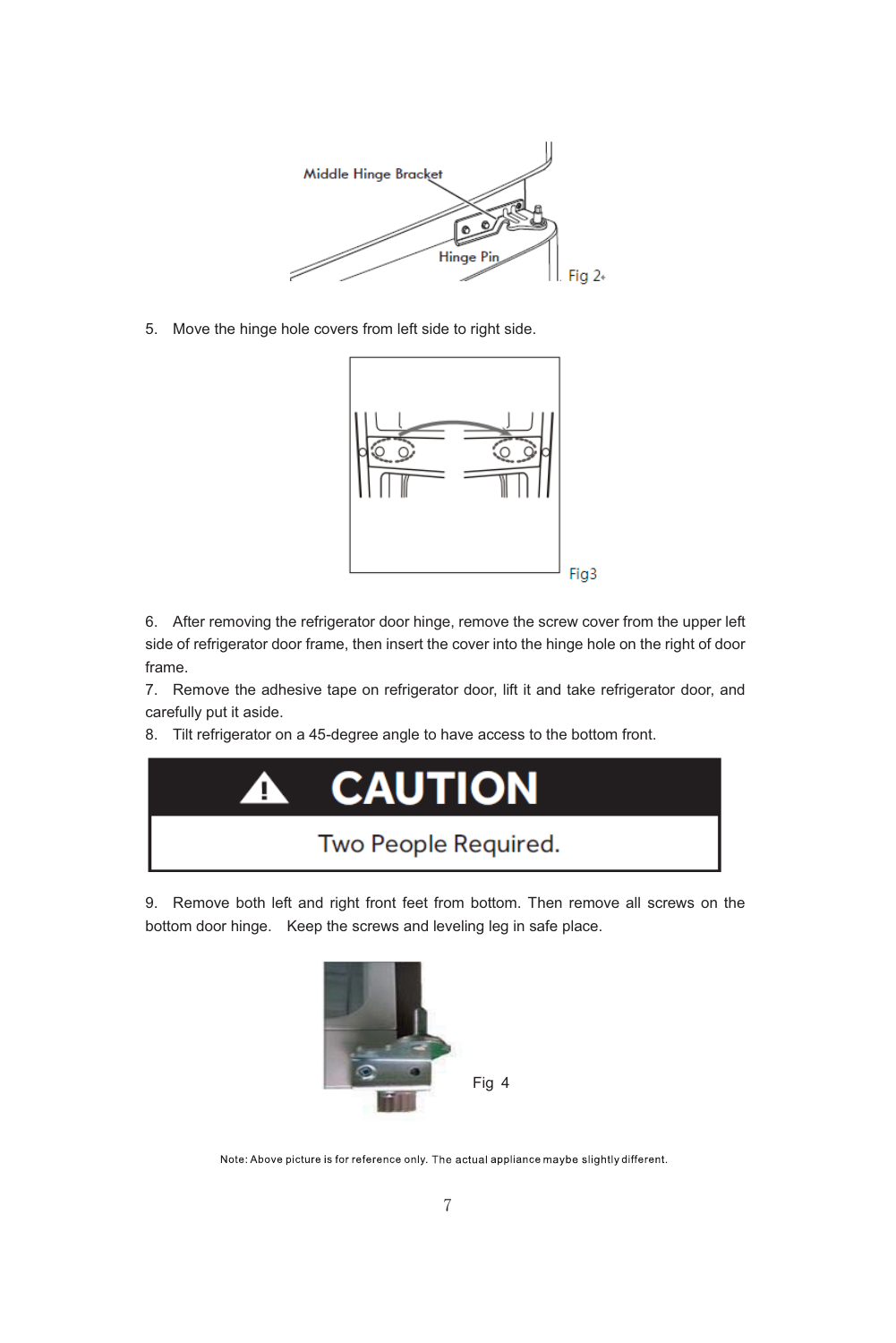# **REINSTALLATION**

- 1. Take a new bottom hinge from the user manual bag. Align the holes in the bottom hinge to the corresponding holes on the left side of the cabinet. Insert and tighten the screws. Reinstall both front feet. Install the short leveling leg on the left side, and the long leveling leg on the right side.
- 2. To install refrigerator door: Line up the left bottom hole of the refrigerator compartment door over the bottom hinge pin. Move door forward to make it straight and align with bottom hinge. Ensure the door is aligned horizontally and vertically so that the seal are closed on all sides before finally installing and tightening the middle hinge. Install and tight the middle hinge again, and turn the hinge axle until it completely enters the door body. Secure it with the screws.



Note: Above picture is for reference only. The actual appliance maybe slightly different.

- 3. To install freezer door: Line up left bottom hole of the door over the middle hinge middle pin. Move door forward to make it straight and align with freezer compartment. Ensure the door is aligned horizontally and vertically so that the seal are closed on all sides before finally tightening the top hinge. Take the new upper hinge from the user manual bag, turn the hinge axle until it completely enters the door body. Screw the top hinge.
- 4. Install the top cover, and screw it to the top of unit.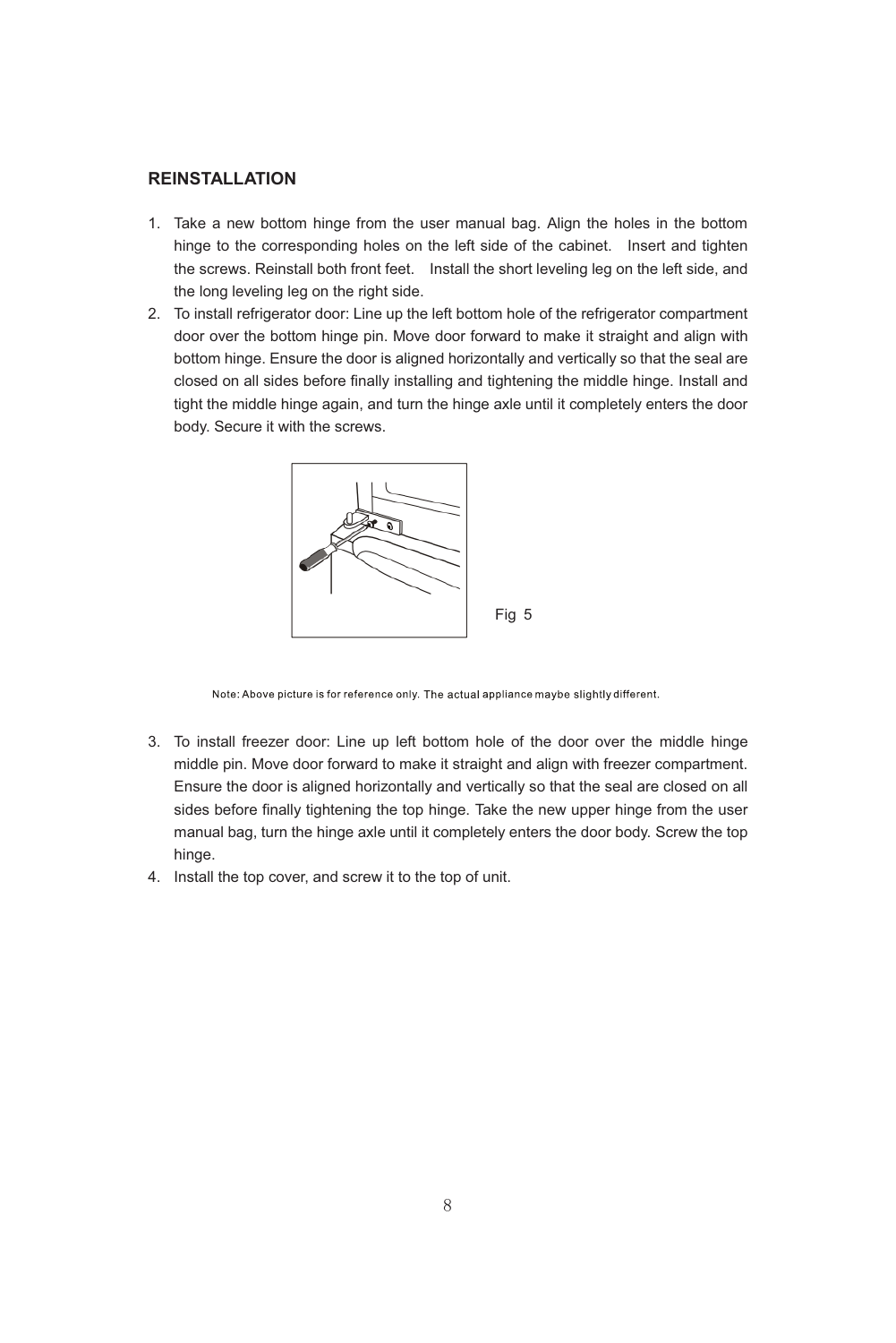# **Troubleshooting**

Occasionally, a minor problem may arrise, and a service call may not be necessary- use this troubleshooting guide for a possible solution.

| <b>PROBLEM</b>                              | <b>POSSIBLE CAUSE</b>                                 | <b>SOLUTION</b>                                                     |
|---------------------------------------------|-------------------------------------------------------|---------------------------------------------------------------------|
| 1) Unit does not work.                      | • No power to unit.                                   | Check connection of power cord<br>at power source.                  |
|                                             | • Power cord is unplugged.                            | · Plug in unit.                                                     |
|                                             | · Wrong voltage is being used.                        | • Use proper voltage.                                               |
| 2) Refrigerator running too<br>frequently.  | · Temperature control too cold.                       | • Check/adjust settings as needed.                                  |
|                                             | • Door not closed.                                    | • Close the door securely.                                          |
|                                             | . Hot food inserted.                                  | • Cool food before inserting.                                       |
|                                             | Doors open too long/often.                            | · Minimize door openings/duration.                                  |
|                                             | Close proximity to heat source or direct<br>sunlight. | • DO NOT place unit close to heat sources<br>or in direct sunlight. |
| 3) Internal temperature too<br>cold.        | · Temperature set too cold.                           | • Check/adjust settings as needed.                                  |
| 4) Internal temperature<br>not cold enough. | No power to unit.                                     | • Check connection of power cord at<br>power source.                |
|                                             | • Power cord is unplugged.                            | · Plug in unit.                                                     |
|                                             | . Wrong voltage is being used.                        | • Use proper voltage.                                               |
|                                             | · Temperature control too warm.                       | • Check/adjust settings as needed.                                  |
|                                             | • Hot food inserted.                                  | • Cool food before inserting.                                       |
|                                             | · Doors open too long/often.                          | · Minimize door openings/duration.                                  |
|                                             | Air flow obstruction.                                 | • Allow room for air to circulate around the<br>unit.               |
|                                             | Close proximity to heat source or direct<br>sunlight. | DO NOT place unit close to heat sources<br>or in direct sunlight.   |
| 5) Freezer not cold enough.                 | • Temperature control too warm.                       | • Check/adjust settings as needed.                                  |
|                                             | · Door not closed.                                    | • Close door securely.                                              |
|                                             | • Hot food inserted.                                  | · Cool food before insterting.                                      |
|                                             | · Doors open too long/often.                          | · Minimize door openings/ duration.                                 |
|                                             | · Wrong voltage is being used.                        | • Use proper voltage.                                               |
| 6) Light will not work.                     | • No power to unit.                                   | Check connection of power cord to<br>power source.                  |
|                                             | • Power cord is unplugged.                            | · Plug in unit.                                                     |
|                                             | · Bulb is loose/needs replacing.                      | · Tighten or replace bulb.                                          |
|                                             | • Door switch is stuck.                               | • Check the switch for obstructions, clean<br>if necessary.         |

## **SERVICE FOR YOUR APPLIANCE**

Please contact your dealer if you are experiencing a service issue or problem. If the problem cannot be resolved, please refer to the Warranty Statement included with your product for information regarding warranty coverage and who to contact for further assistance.